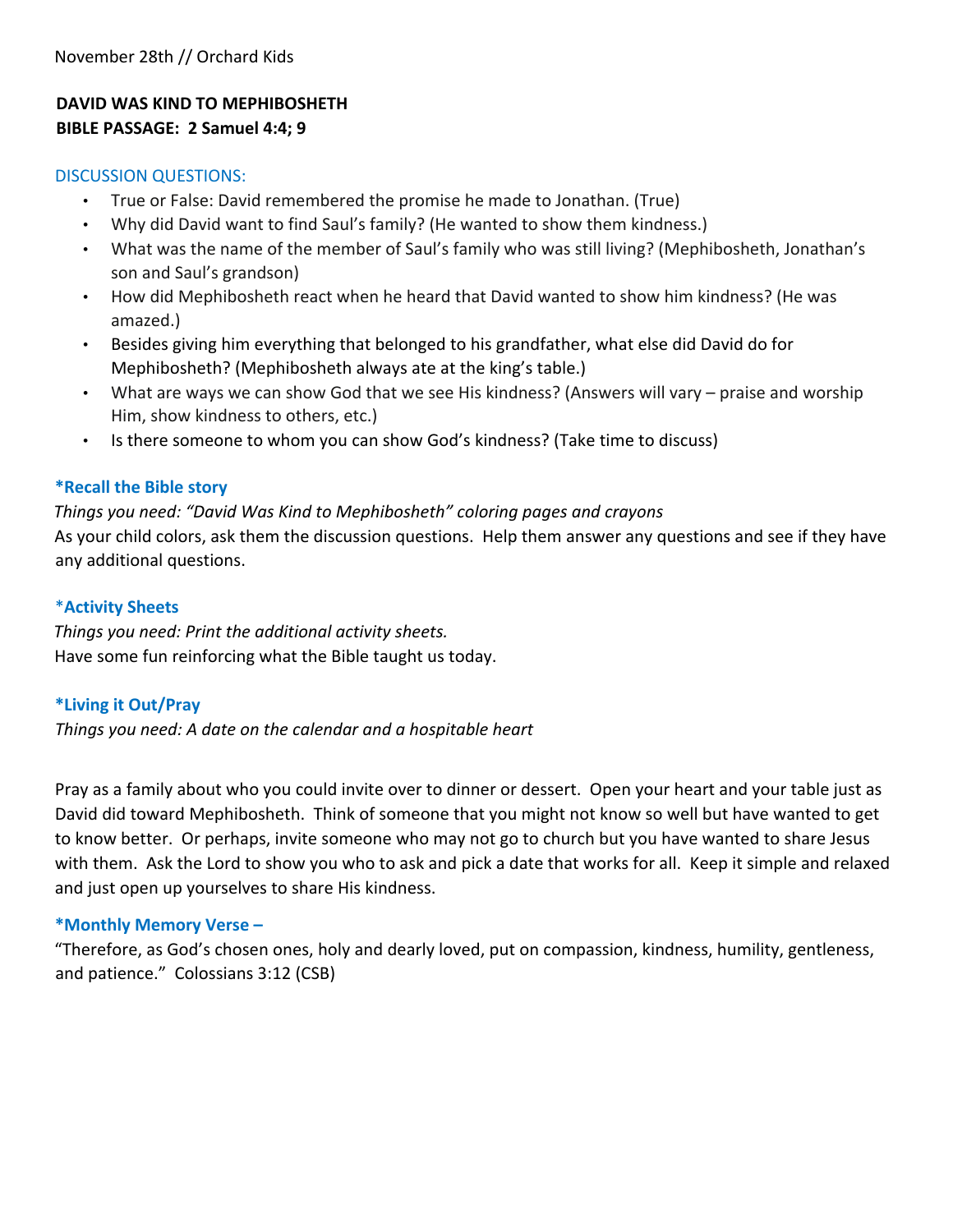

<sup>© 2021</sup> Lifeway. This item may be reproduced.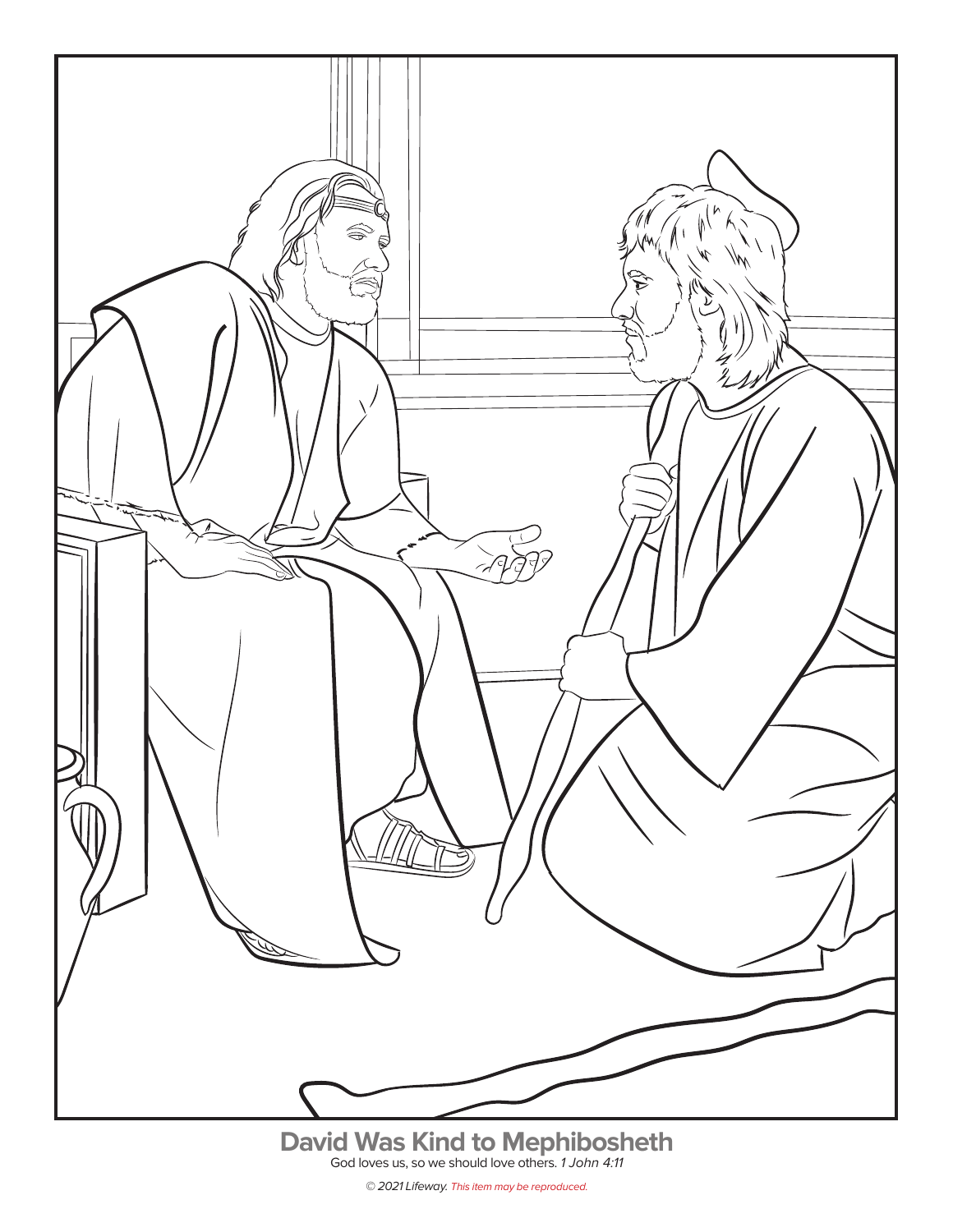## David is Kind to Mephibosheth

elvkingdaviddici naiiaasielbatfhg olenjhsvdlacimas tdrheteapetasgtt reagrandfatherah azenundfsricerop fneusonoasesavde smrtajiyoiswriii adnalgktzffascob rkhmephiboshethf n I aamcbcsgkh r oms kingsaulvnrkvrnb acndiaiddiavainj snoguofsokalnevi baffplsicroatsts onos dnargopems oo

# **Word Bank**

King David Jonathan Ziba servant kindness Mephibosheth land grandfather King Saul produce grandson food table Jerusalem City of David Mica King of Israel battles victories spoils of war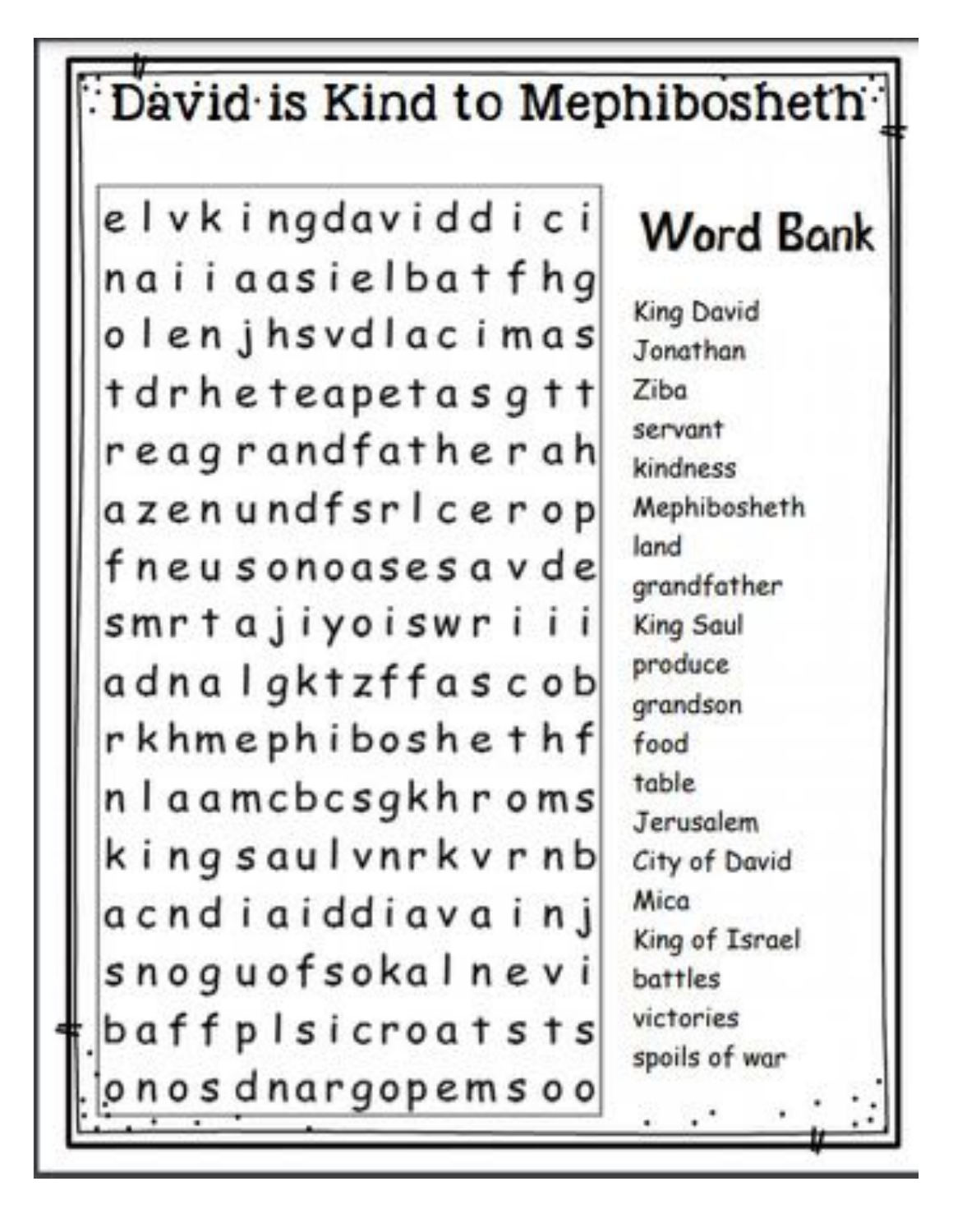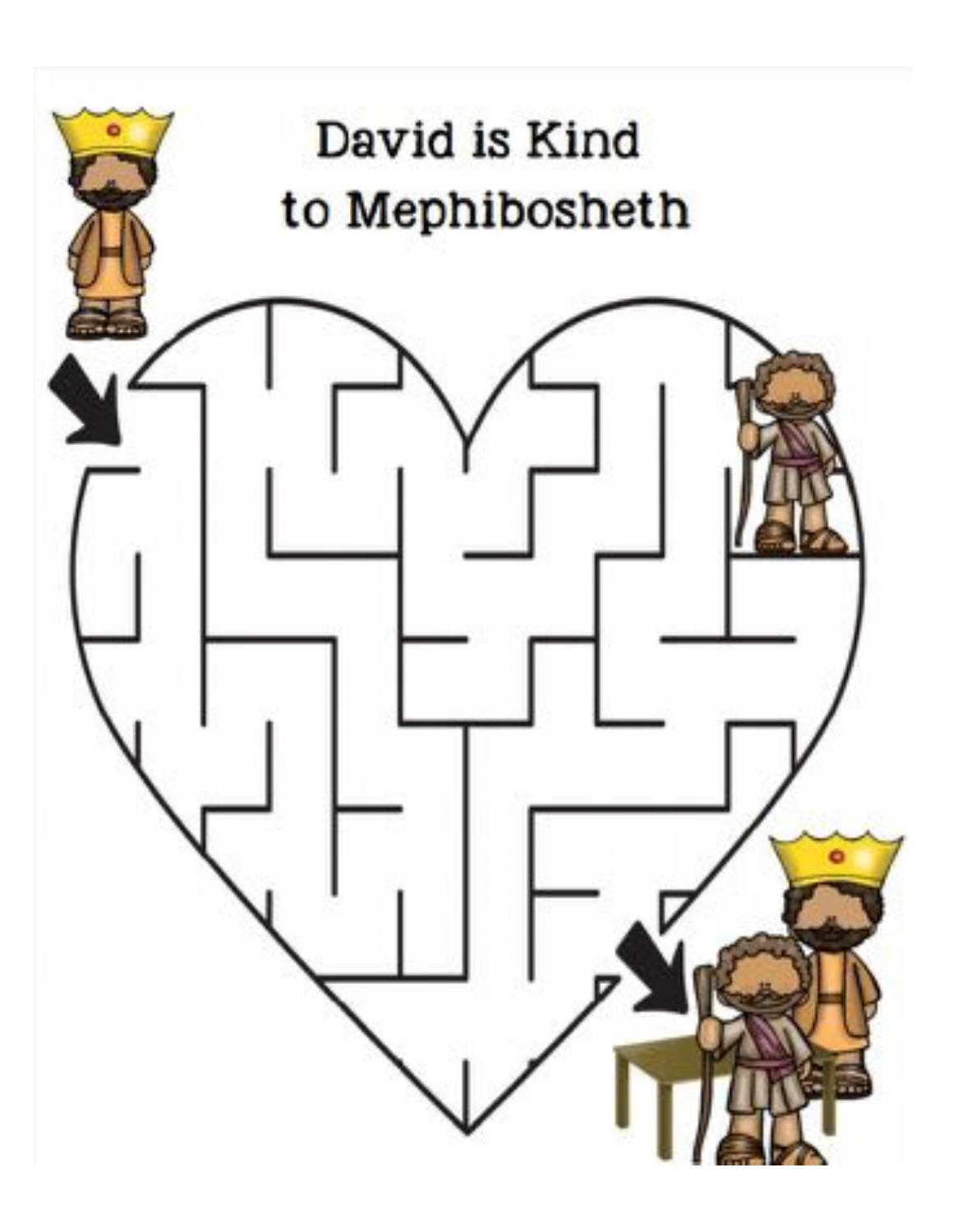Mephibosheth – How many words can you make from the letters in **Mephibosheth Geta and Mephibosheth** Get to King David

### MEPHISBOSHETH

\_\_\_\_\_\_\_\_\_\_\_\_\_\_\_\_\_\_\_\_\_\_\_\_\_\_\_\_\_ \_\_\_\_\_\_\_\_\_\_\_\_\_\_\_\_\_\_\_\_\_\_\_\_\_\_\_\_\_\_\_ 

\_\_\_\_\_\_\_\_\_\_\_\_\_\_\_\_\_\_\_\_\_\_\_\_\_\_\_\_\_ \_\_\_\_\_\_\_\_\_\_\_\_\_\_\_\_\_\_\_\_\_\_\_\_\_\_\_\_\_\_\_ 

\_\_\_\_\_\_\_\_\_\_\_\_\_\_\_\_\_\_\_\_\_\_\_\_\_\_\_\_\_ \_\_\_\_\_\_\_\_\_\_\_\_\_\_\_\_\_\_\_\_\_\_\_\_\_\_\_\_\_\_\_ 

\_\_\_\_\_\_\_\_\_\_\_\_\_\_\_\_\_\_\_\_\_\_\_\_\_\_\_\_\_ \_\_\_\_\_\_\_\_\_\_\_\_\_\_\_\_\_\_\_\_\_\_\_\_\_\_\_\_\_\_\_ 



| Score:                                      |  |
|---------------------------------------------|--|
| 2 points for each 2-letter word             |  |
| 3 points for each 3-letter word             |  |
| 4 points for each 4-letter word             |  |
| 5 points for each 5-letter word             |  |
| 10 points for each word more than 5 letters |  |
|                                             |  |

\_\_\_\_\_\_\_\_\_\_\_\_